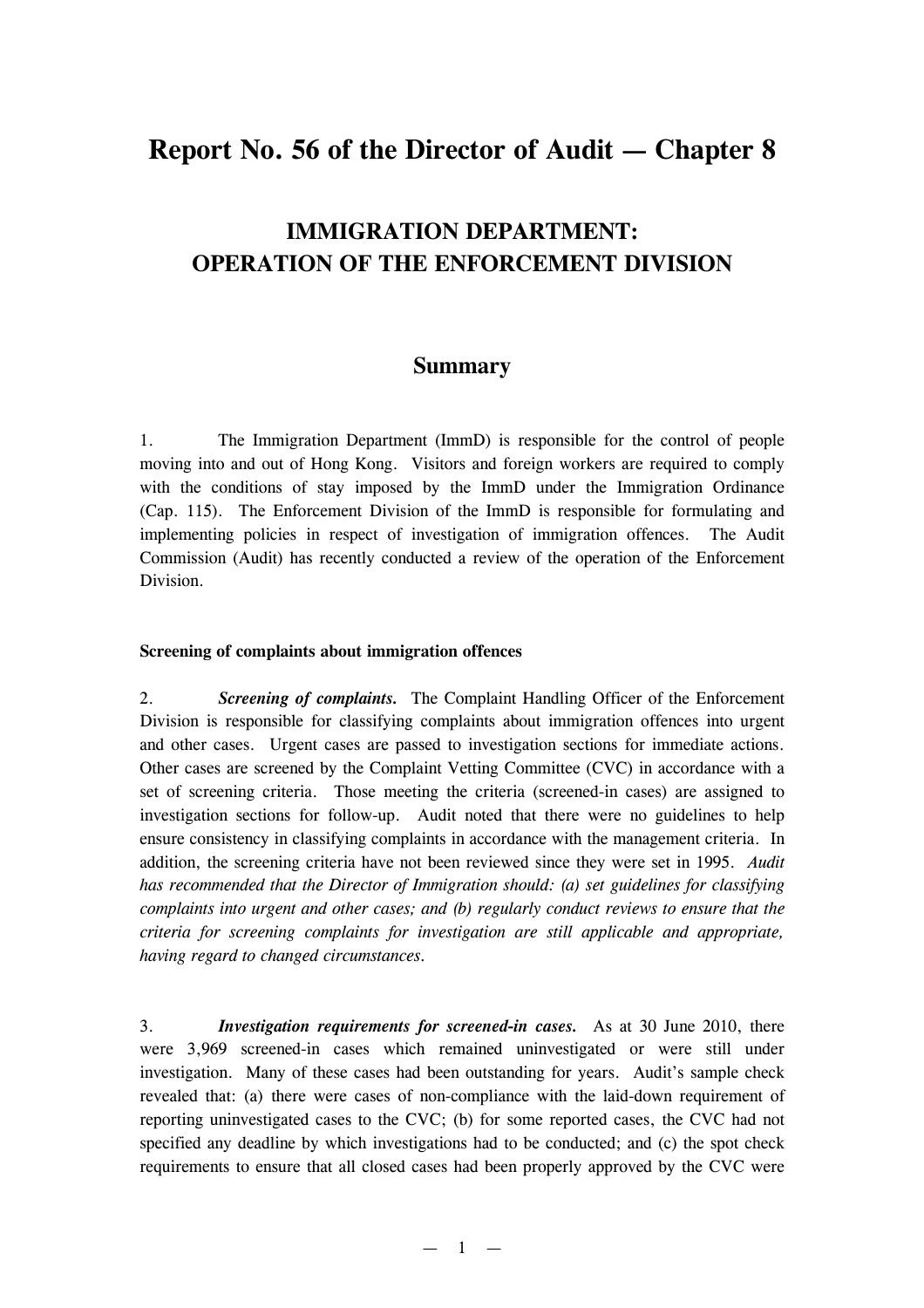not strictly complied with. *Audit has recommended that the Director of Immigration should: (a) take measures to clear the backlog of outstanding cases, particularly those which had been outstanding for years; (b) tighten the controls over cases assigned for investigation but remain uninvestigated; and (c) take measures to ensure that the controls over closed cases operate effectively.*

4. *Investigation requirements for urgent cases.* The ImmD has not made it clear whether the investigation requirements stipulated for the CVC screened-in cases are also applicable to urgent cases. At present, investigation sections do not report uninvestigated urgent cases to the CVC (although this is a requirement for screened-in cases). Audit's sample check revealed that for some urgent cases, the investigations did not commence within one week. *Audit has recommended that the Director of Immigration should: (a) specify the investigation requirements for urgent cases; (b) review the other urgent cases to see if there are delays in commencing investigations and identify the causes of delays in these cases; and (c) take appropriate measures to ensure that urgent cases are dealt with as soon as possible.*

## **Investigation of unlawful employment of visitors**

5. *Prioritising cases.* The ImmD has issued guidelines for prioritising cases for investigation. However, Audit's sample check revealed no documentary evidence that the cases had been prioritised. *Audit has recommended that the Director of Immigration should take measures to ensure that investigating sections prioritise cases of complaints about immigration offences for investigation in accordance with the ImmD guidelines.*

6. *Planning enforcement operations.* In investigating a case, ImmD staff may conduct enforcement operations to gather evidence for initiating prosecution. Although good planning is essential for a successful operation, the ImmD has not issued any guidelines on the planning of operations. *Audit has recommended that the Director of Immigration should take measures to ensure that investigation sections plan their operations adequately, such as issuing guidelines and conducting experience-sharing sessions.*

7. *Conducting enforcement operations.* From 2004 to 2009, the number of illegal workers arrested (both total and average per operation) decreased significantly. Audit found that the timeliness of conducting operations was an important factor affecting the effectiveness of the operations. *Audit has recommended that the Director of Immigration should: (a) conduct a review to ascertain the reasons for the significant decreases in the number of illegal workers arrested; and (b) take measures to improve the effectiveness of enforcement operations in future.*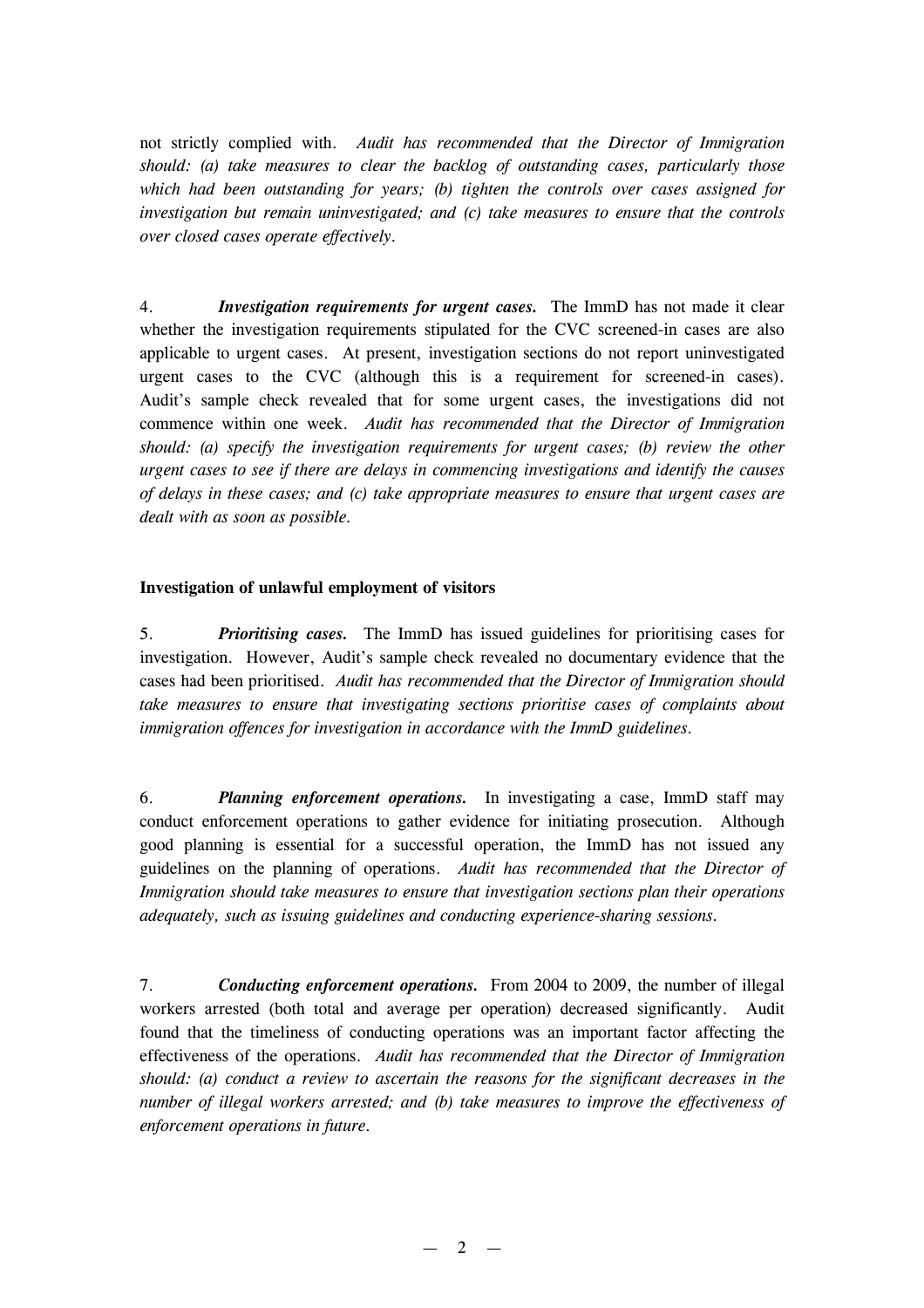## **Investigation of unlawful employment and overstaying of foreign domestic helpers**

8. *Investigation of referral cases.* The Labour Department (LD) refers cases of suspected unlawful employment of foreign domestic helpers (FDHs), found during workplace inspections, to the ImmD for follow-up actions. For some of the cases, the LD officers' one-off observations were too short to provide adequate evidence for initiating prosecution. *Audit has recommended that the Director of Immigration should, in collaboration with the Commissioner for Labour, provide LD officers with additional guidance on collecting evidence on any unlawful employment of FDHs.*

9. *Joint enforcement operations.* To combat unlawful employment of FDHs, the ImmD conducts joint enforcement operations with the LD, including surprise visits to employment agencies. Audit noted that such visits for the period 2008 to 2010 were all conducted in the same month. *Audit has recommended that the Director of Immigration should, in conjunction with the Commissioner for Labour, ensure that the joint operations are conducted in different months each year to introduce an additional surprise element.*

10. *FDHs overstaying in Hong Kong.* FDHs are allowed to stay in Hong Kong for two years, or two weeks after premature termination of their employment contracts. According to the ImmD, the overstaying rate of FDHs was about 1% in 2008 and 2010. Audit's sample check revealed that many cases had an overstaying period of over one year. Audit also noted that many overstaying cases were detected during identity checks by police officers. There is a need to enhance the ImmD's computer systems to facilitate these checks. *Audit has recommended that the Director of Immigration should: (a) continue to closely monitor the situation of FDHs overstaying in Hong Kong to determine whether enforcement actions should be stepped up to address the problem; and (b) take prompt action to review the feasibility of enhancing the computer systems to facilitate monitoring and detecting overstaying FDHs.*

#### **Investigation of bogus marriages**

11. *Backlog of outstanding cases.* To cope with the increase in suspected bogus marriage cases in recent years, more staff have been temporarily redeployed to the relevant investigation section. Notwithstanding this, the number of outstanding cases increased from 72 in 2006 to 3,454 in 2010. *Audit has recommended that the Director of Immigration should: (a) assess the long-term manpower requirements; and (b) take additional measures, including deploying more staff resources as appropriate, to clear the backlog of outstanding bogus marriage cases.*